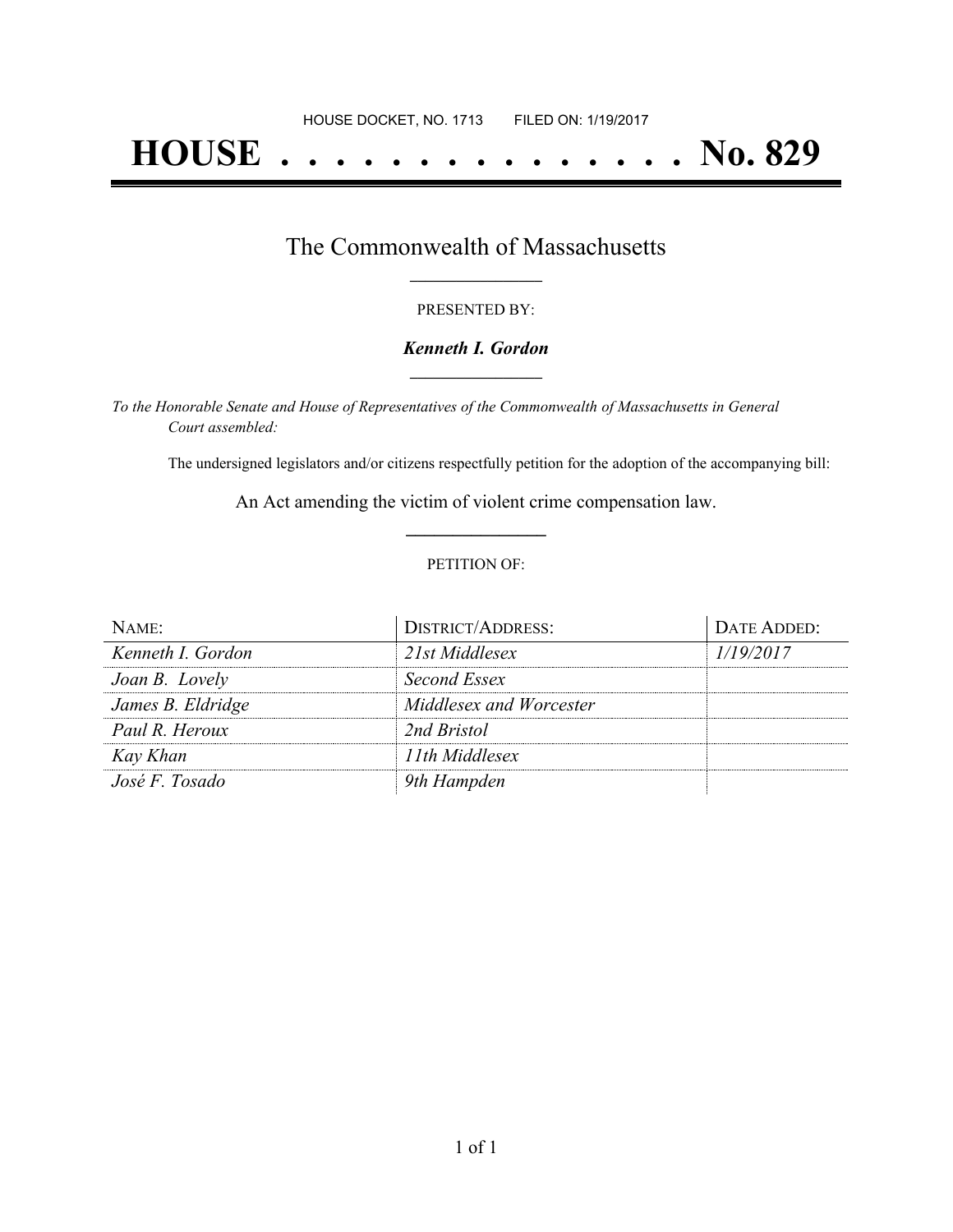#### HOUSE DOCKET, NO. 1713 FILED ON: 1/19/2017

## **HOUSE . . . . . . . . . . . . . . . No. 829**

By Mr. Gordon of Bedford, a petition (accompanied by bill, House, No. 829) of Kenneth I. Gordon and others for legislation to provide certain persons who were abused as a child with compensation from the Division of Victim Compensation and Assistance within the Department of the Attorney General. The Judiciary.

#### [SIMILAR MATTER FILED IN PREVIOUS SESSION SEE HOUSE, NO. *1351* OF 2015-2016.]

## The Commonwealth of Massachusetts

**In the One Hundred and Ninetieth General Court (2017-2018) \_\_\_\_\_\_\_\_\_\_\_\_\_\_\_**

**\_\_\_\_\_\_\_\_\_\_\_\_\_\_\_**

An Act amending the victim of violent crime compensation law.

Be it enacted by the Senate and House of Representatives in General Court assembled, and by the authority *of the same, as follows:*

| $\mathbf{1}$   | SECTION 1. Chapter 258C of the General Laws, as most recently amended by Section                 |
|----------------|--------------------------------------------------------------------------------------------------|
| 2              | 109 of Chapter 256 of the Acts of 2010. is hereby amended by inserting after the second sentence |
| 3              | in section 2 (b), the following sentence:                                                        |
| $\overline{4}$ | In the case of a claimant who was sexually abused as a minor, such good cause shall              |
| 5              | include the report of a duly licensed mental health professional stating an opinion that the     |
| 6              | claimant did not make the connection between the sexual abuse and the harm suffered by the       |

- 
- 7 claimant at the time the abuse occurred, and that claimant's failure to make the connection was
- 8 consistent with the typical responses by such victims of childhood sexual abuse.